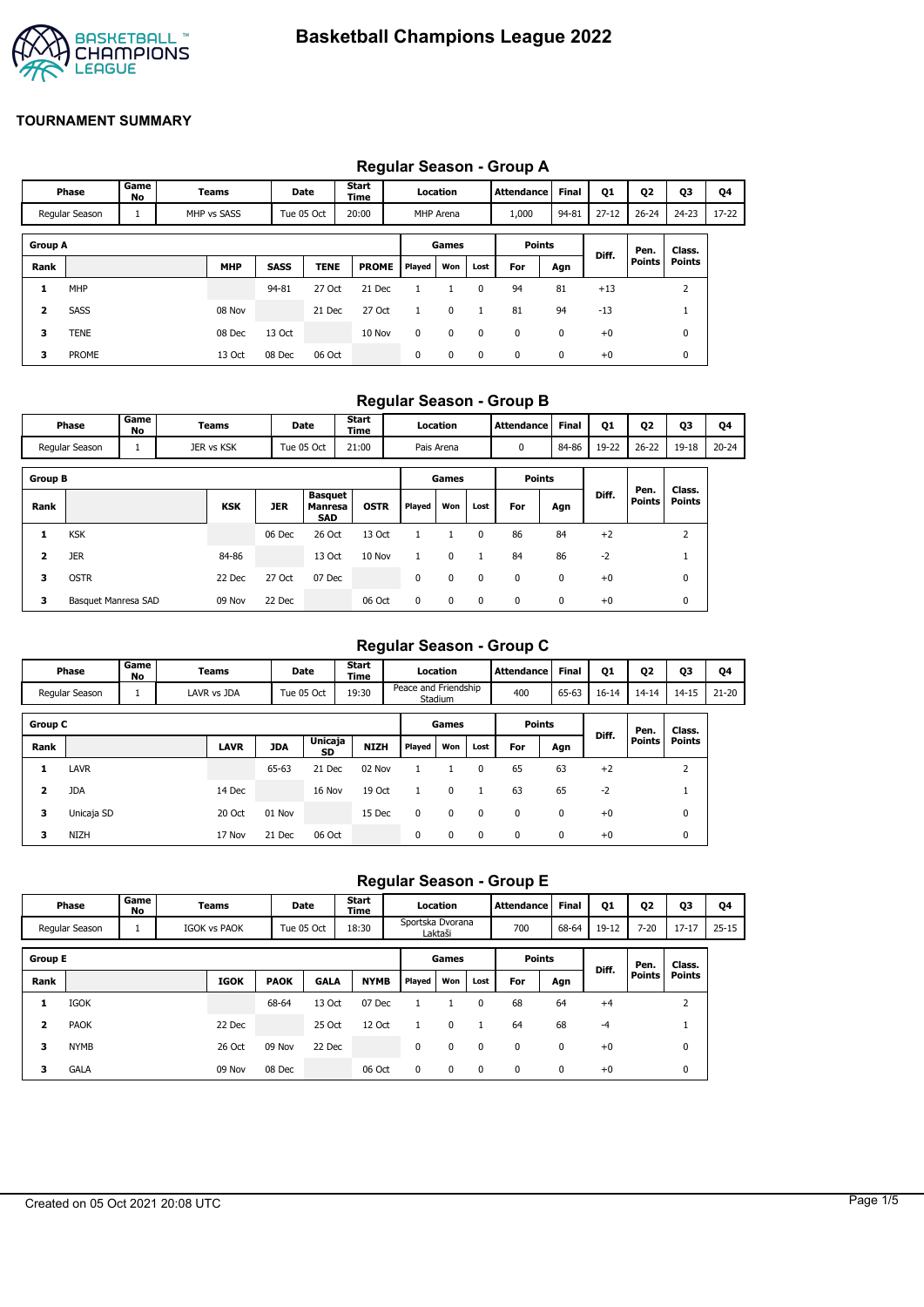

## **TOURNAMENT SUMMARY**

## **Regular Season - Group F**

|                |                |            |                     |             |             | . .           |                    |            |              |               |           |       |               |                   |       |
|----------------|----------------|------------|---------------------|-------------|-------------|---------------|--------------------|------------|--------------|---------------|-----------|-------|---------------|-------------------|-------|
|                | Phase          | Game<br>No | Teams               |             | Date        | Start<br>Time |                    | Location   |              | Attendance    | Final     | Q1    | Q2            | Q3                | Q4    |
|                | Regular Season |            | <b>TOFA vs OOST</b> | Tue 05 Oct  |             | 19:00         | Tofas Nilüfer Spor | Salonu     |              | 0             | $92 - 83$ | 29-16 | $20 - 22$     | $27 - 22$         | 16-23 |
| <b>Group F</b> |                |            |                     |             |             |               |                    | Games      |              | <b>Points</b> |           |       | Pen.          | Class.            |       |
| Rank           |                |            | <b>TOFA</b>         | <b>OOST</b> | <b>KALE</b> | <b>SIG</b>    | <b>Played</b>      | Won        | Lost         | For           | Agn       | Diff. | <b>Points</b> | <b>Points</b>     |       |
| 1              | TOFA           |            |                     | $92 - 83$   | 12 Oct      | 10 Nov        |                    |            | $\mathbf{0}$ | 92            | 83        | $+9$  |               | <sup>-</sup><br>ے |       |
| $\overline{2}$ | <b>OOST</b>    |            | 08 Dec              |             | 10 Nov      | 11 Oct        | 1                  | 0          |              | 83            | 92        | -9    |               |                   |       |
| 3              | SIG            |            | 26 Oct              | 21 Dec      | 06 Oct      |               | 0                  | 0          | $\Omega$     | $\mathbf{0}$  | 0         | $+0$  |               | 0                 |       |
| 3              | <b>KALE</b>    |            | 21 Dec              | 26 Oct      |             | 07 Dec        | $\mathbf 0$        | $^{\circ}$ | $^{\circ}$   | $^{\rm o}$    | 0         | $+0$  |               | 0                 |       |

#### **Regular Season - Group G**

|                | Phase          | Game<br>No     | Teams       |            | Date        | Start<br><b>Time</b> |               | Location       |      | <b>Attendance</b> | <b>Final</b> | Q1        | Q <sub>2</sub> | Q3            | Q4        |
|----------------|----------------|----------------|-------------|------------|-------------|----------------------|---------------|----------------|------|-------------------|--------------|-----------|----------------|---------------|-----------|
|                | Regular Season | $\overline{2}$ | CLUJ vs DSK |            | Tue 05 Oct  | 19:30                |               | <b>BTarena</b> |      | 1,650             | 66-60        | $14 - 21$ | $18 - 10$      | $21 - 16$     | $13 - 13$ |
| <b>Group G</b> |                |                |             |            |             |                      |               | Games          |      | <b>Points</b>     |              |           | Pen.           | Class.        |           |
| Rank           |                |                | <b>CLUJ</b> | <b>DSK</b> | <b>BRIN</b> | <b>HOLO</b>          | <b>Played</b> | Won            | Lost | For               | Agn          | Diff.     | <b>Points</b>  | <b>Points</b> |           |
| 1              | <b>CLUJ</b>    |                |             | 66-60      | 15 Dec      | 17 Nov               |               |                | 0    | 66                | 60           | $+6$      |                | 2             |           |
| $\overline{2}$ | <b>DSK</b>     |                | 22 Dec      |            | 03 Nov      | 20 Oct               |               | 0              |      | 60                | 66           | -6        |                |               |           |
| з              | <b>HOLO</b>    |                | 03 Nov      | 15 Dec     | 22 Dec      |                      | 0             | 0              | 0    | 0                 | 0            | $+0$      |                | 0             |           |
| з              | <b>BRIN</b>    |                | 18 Oct      | 16 Nov     |             | 06 Oct               | 0             | 0              | 0    | 0                 | 0            | $+0$      |                | 0             |           |

## **Regular Season - Group H**

|                | Phase          | Game<br>No | Teams                | Date         |             | Start<br>Time |                                              | Location     |             | Attendance    | <b>Final</b> | Q1        | Q <sub>2</sub> | Q3             | Q4        |
|----------------|----------------|------------|----------------------|--------------|-------------|---------------|----------------------------------------------|--------------|-------------|---------------|--------------|-----------|----------------|----------------|-----------|
|                | Regular Season | щ          | <b>BURG vs BESIK</b> |              | Mon 04 Oct  | 20:30         | <b>Pabellon Multiusos</b><br>Coliseum Burgos |              |             | 7,415         | 82-74        | $21 - 20$ | $23 - 23$      | $14 - 15$      | $24 - 16$ |
| <b>Group H</b> |                |            |                      |              |             |               |                                              | Games        |             | <b>Points</b> |              |           | Pen.           | Class.         |           |
| Rank           |                |            | <b>BURG</b>          | <b>BESIK</b> | <b>VILN</b> | <b>OLDEN</b>  | <b>Played</b>                                | Won          | Lost        | For           | Agn          | Diff.     | <b>Points</b>  | <b>Points</b>  |           |
| 1              | <b>BURG</b>    |            |                      | 82-74        | 21 Dec      | 02 Nov        |                                              |              | 0           | 82            | 74           | $+8$      |                | $\overline{2}$ |           |
| 2              | <b>BESIK</b>   |            | 14 Dec               |              | 02 Nov      | 21 Dec        | 1                                            | $\mathbf{0}$ |             | 74            | 82           | -8        |                |                |           |
| 3              | <b>VILN</b>    |            | 19 Oct               | 17 Nov       |             | 13 Dec        | 0                                            | 0            | 0           | $\Omega$      | 0            | $+0$      |                | 0              |           |
| 3              | <b>OLDEN</b>   |            | 17 Nov               | 19 Oct       | 06 Oct      |               | 0                                            | $\Omega$     | $\mathbf 0$ | 0             | $\mathbf 0$  | $+0$      |                | 0              |           |

| Legend     |                |       |                   |     |              |    |              |
|------------|----------------|-------|-------------------|-----|--------------|----|--------------|
| Class.     | Classification | Diff. | <b>Difference</b> | DSQ | Disqualified | GP | Games played |
| <b>OTx</b> | Overtime       | Qx    | Quarter Time      | W/L | Win/Loss     |    |              |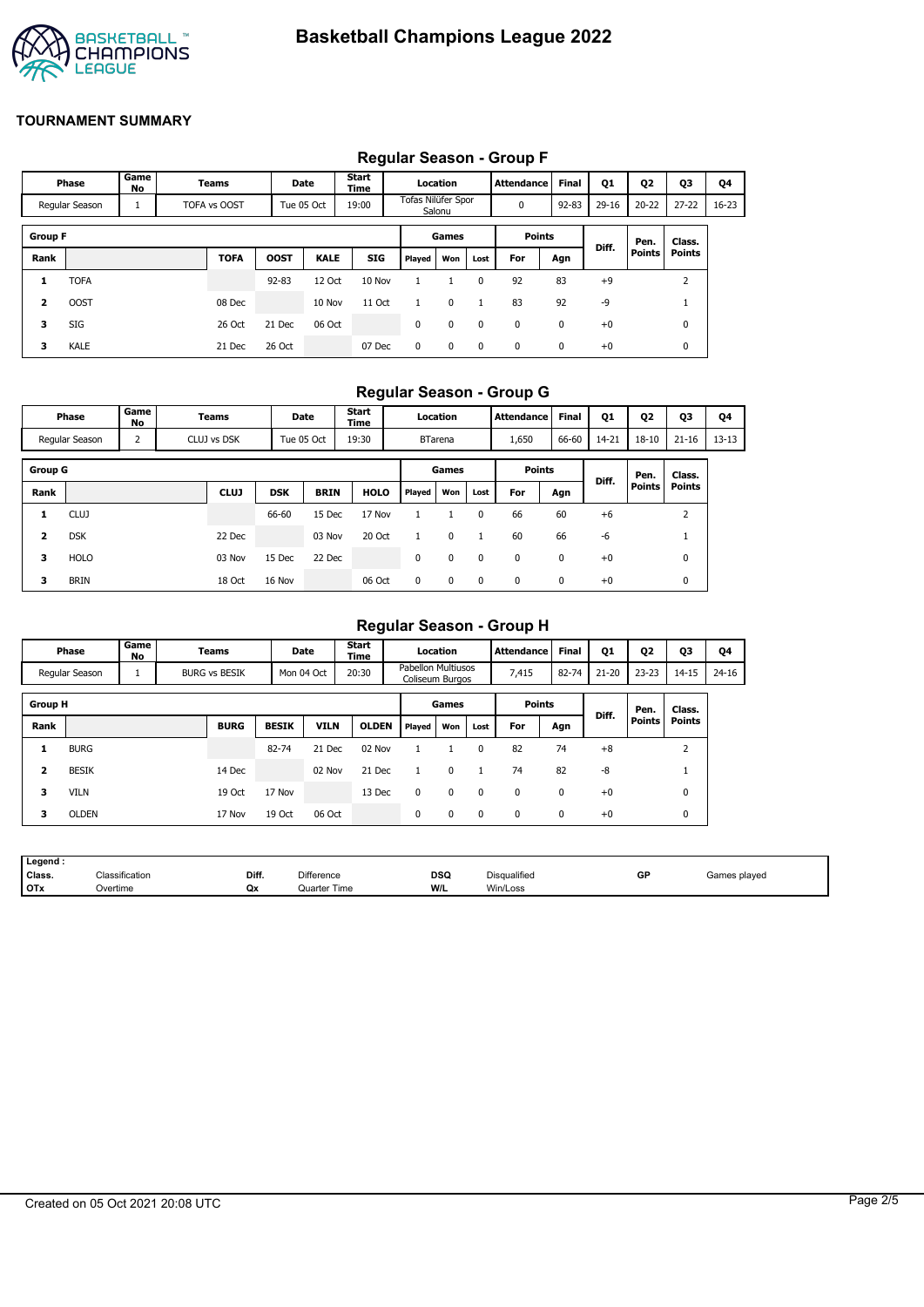

### **TOURNAMENT SUMMARY**

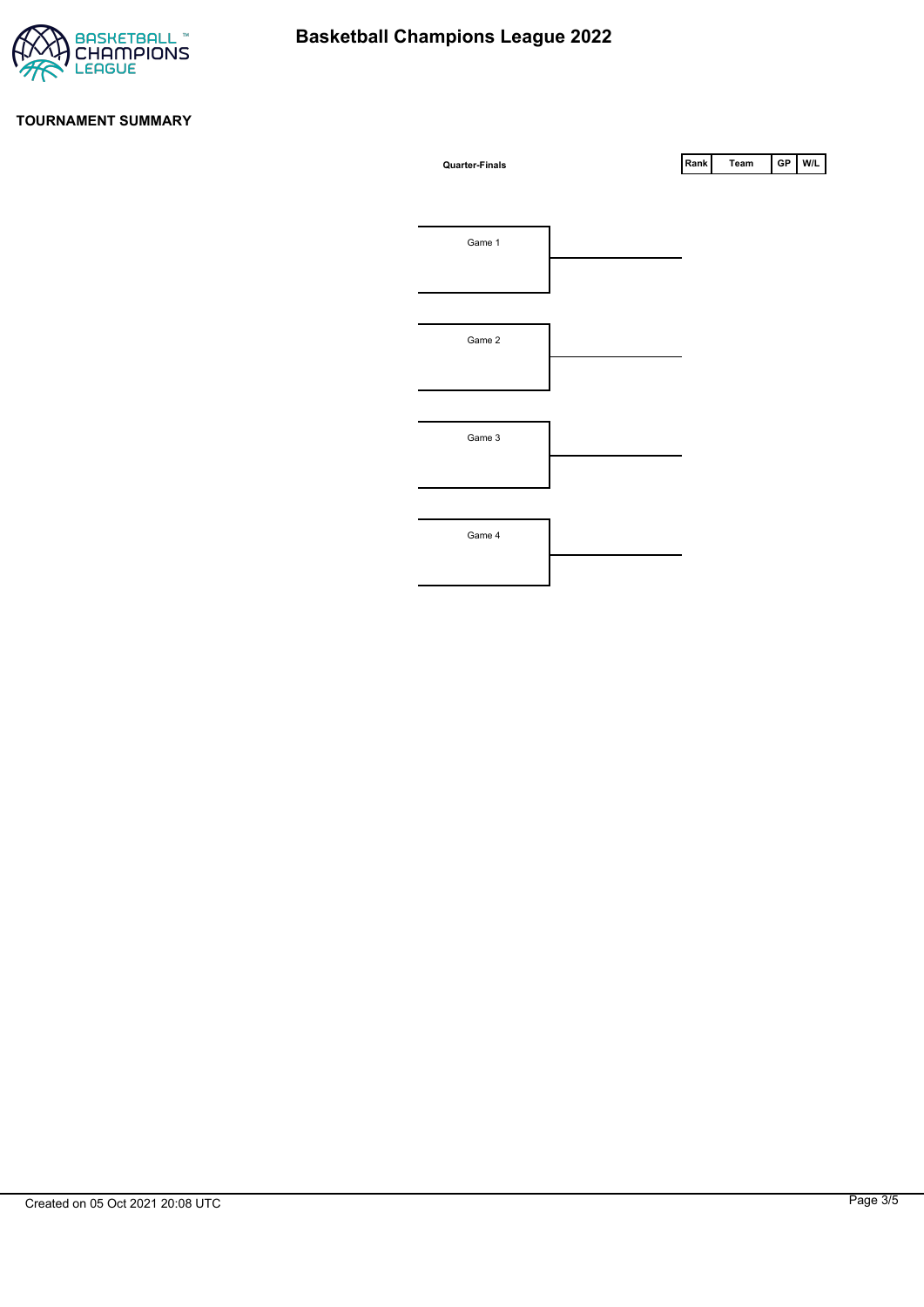

# **Basketball Champions League 2022**

## **TOURNAMENT SUMMARY**

**Play-ins**

| Game 8 |  |
|--------|--|
|        |  |
|        |  |
| Game 7 |  |
|        |  |
|        |  |
| Game 6 |  |
|        |  |
|        |  |
| Game 5 |  |
|        |  |
|        |  |
| Game 4 |  |
|        |  |
|        |  |
| Game 3 |  |
|        |  |
|        |  |
| Game 2 |  |
|        |  |
|        |  |
|        |  |
| Game 1 |  |
|        |  |
|        |  |